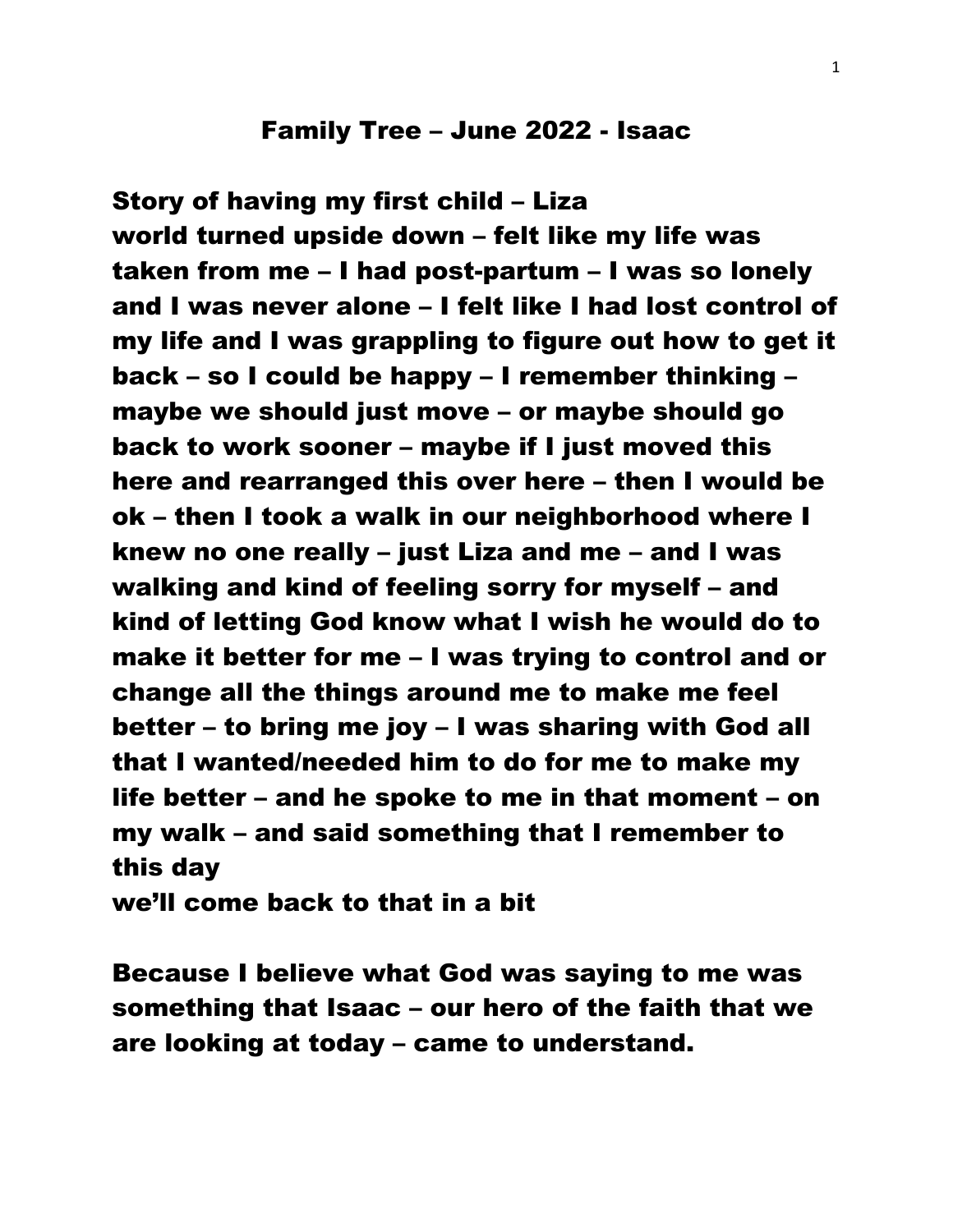We are 3 weeks into our series "Family Tree" that has us looking at some of the Biblical pillars of our faith and moments in their lives when God met them in profound ways. And the heritage of faith that they have passed on to us. And we are looking in a moment at the life of Isaac.

The only son of Abraham and Sarah – he is the one that God asks Abraham to sacrifice – he is father to Esau and Jacob and grandfather to the 12 tribes of Israel

Interestingly – there is only one chapter of genesis devoted entirely to Isaac – and it is the chapter we will look at today ch 26

It's placement is interesting because it comes in between stories about his sons – Esau and Jacob – before ch 26 is the account of Jacob exploiting his brother and the ch after is the story of Jacob deceiving his father, Isaac – so why story this about Isaac in the middle of 2 stories about his sons that probably happened sequentially – both ch 26 and 27 are stories have a theme of deceit – Isaac is the deceiver in 26 and then is deceived in ch 27 What happens with Isaac in ch 26 has many parallels to events that happen to his father, Abraham, in Genesis ch 20

Some critics and commentators see little historical or theological importance to Isaac's story – viewing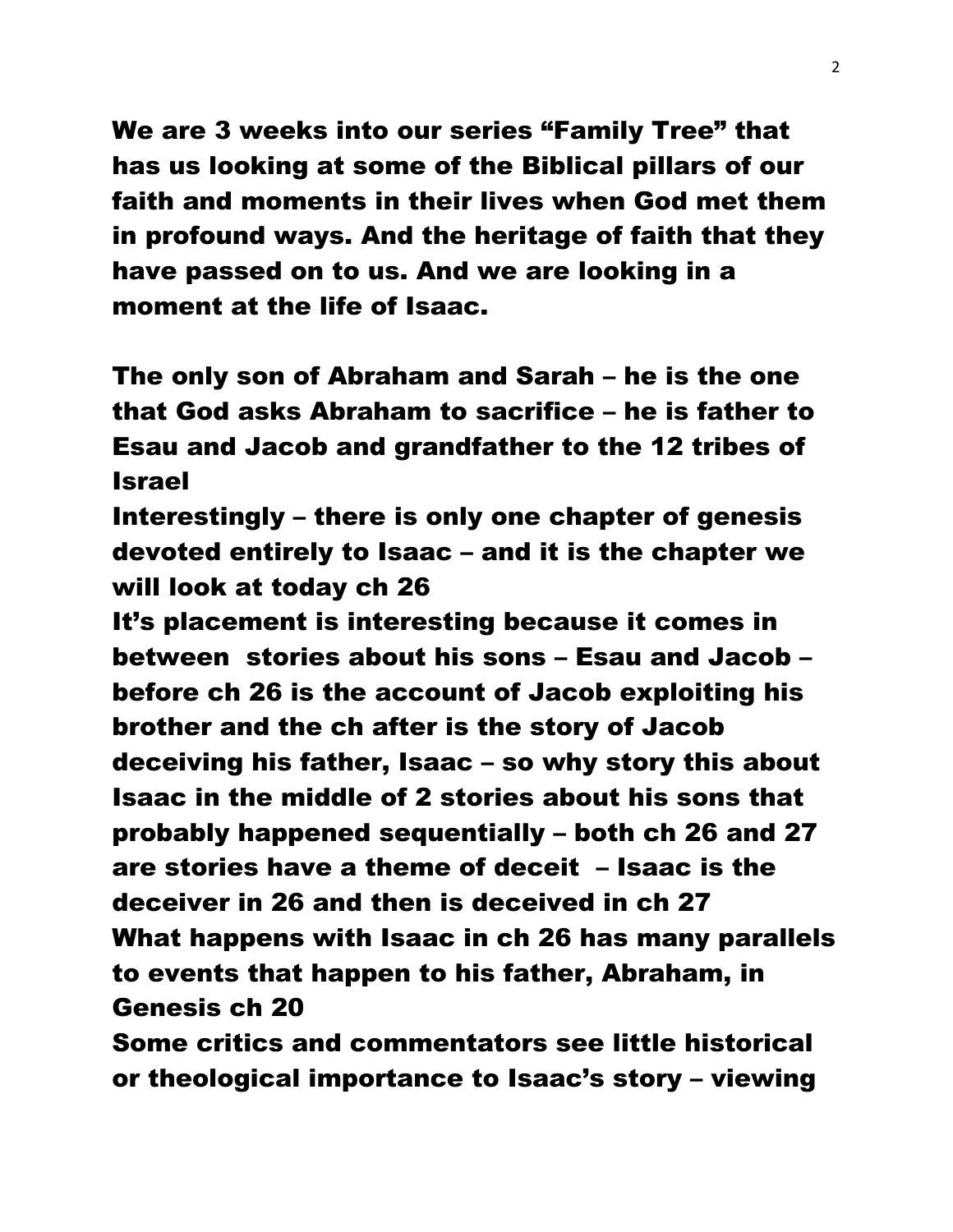as just a rerun of Abraham's story – but I believe it has significance – that God has something more – something different to show us in this story of Isaac – so let's dig in – Genesis ch 26 Hey to those online lots of verses and it is packed with info and connections to other passages in the OT and NT – we could truly spend an hour each verse, but we won't

#### Isaac Deceives Abimelech

26 A severe famine now struck the land, as had happened before in Abraham's time. So, Isaac moved to Gerar, where Abimelech, king of the Philistines, lived. <sup>2</sup> The LORD appeared to Isaac and said, "Do not go down to Egypt, but do as I tell you. <sup>3</sup> Live here as a foreigner in this land, and I will be with you and bless you. I hereby confirm that I will give all these lands to you and your descendants, $^{[a]}$  just as I solemnly promised Abraham, your father. <sup>4</sup> I will cause your descendants to become as numerous as the stars of the sky, and I will give them all these lands. And through your descendants all the nations of the earth will be blessed.  $5$  I will do this because Abraham listened to me and obeyed all my requirements, commands, decrees, and instructions." <sup>6</sup> So Isaac stayed in Gerar.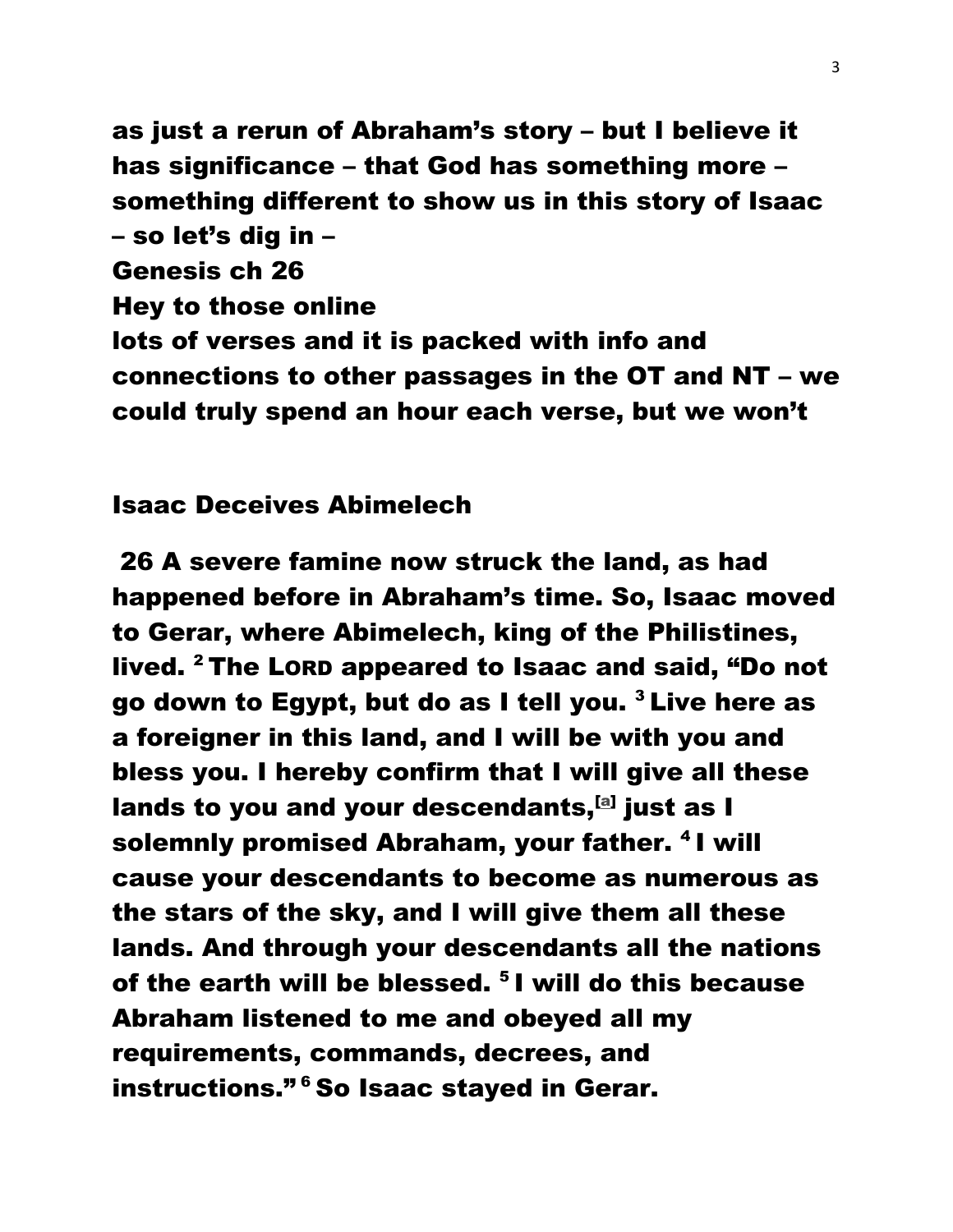There is a famine just as there was for Abraham

He goes to Gerar just like Abraham

Abimelech is the name of the king of gerar – same name as the one Abraham encountered in Ch 20 – not the same person

Fun fact: This is not the same Abimelech as in the Abraham story. The Abimelech of chapter 20 and of chapter 26 are separated by at least 75 years. We should not look at the term king as being a lofty title. The leaders of small city-states and even clan groups were called kings.

God appears to Isaac just as he did to Abraham

He wants Isaac to stay in Gerar – the land of blessing – to stay there and rely on God's care – don't go to Egypt to find security

And God promises the same things to Isaac that he did to Abraham in Genesis 13,15,17,21 and 22 –

I will give all these lands to you and your descendants,

I will cause your descendants to become as numerous as the stars of the sky, and I will give them all these lands.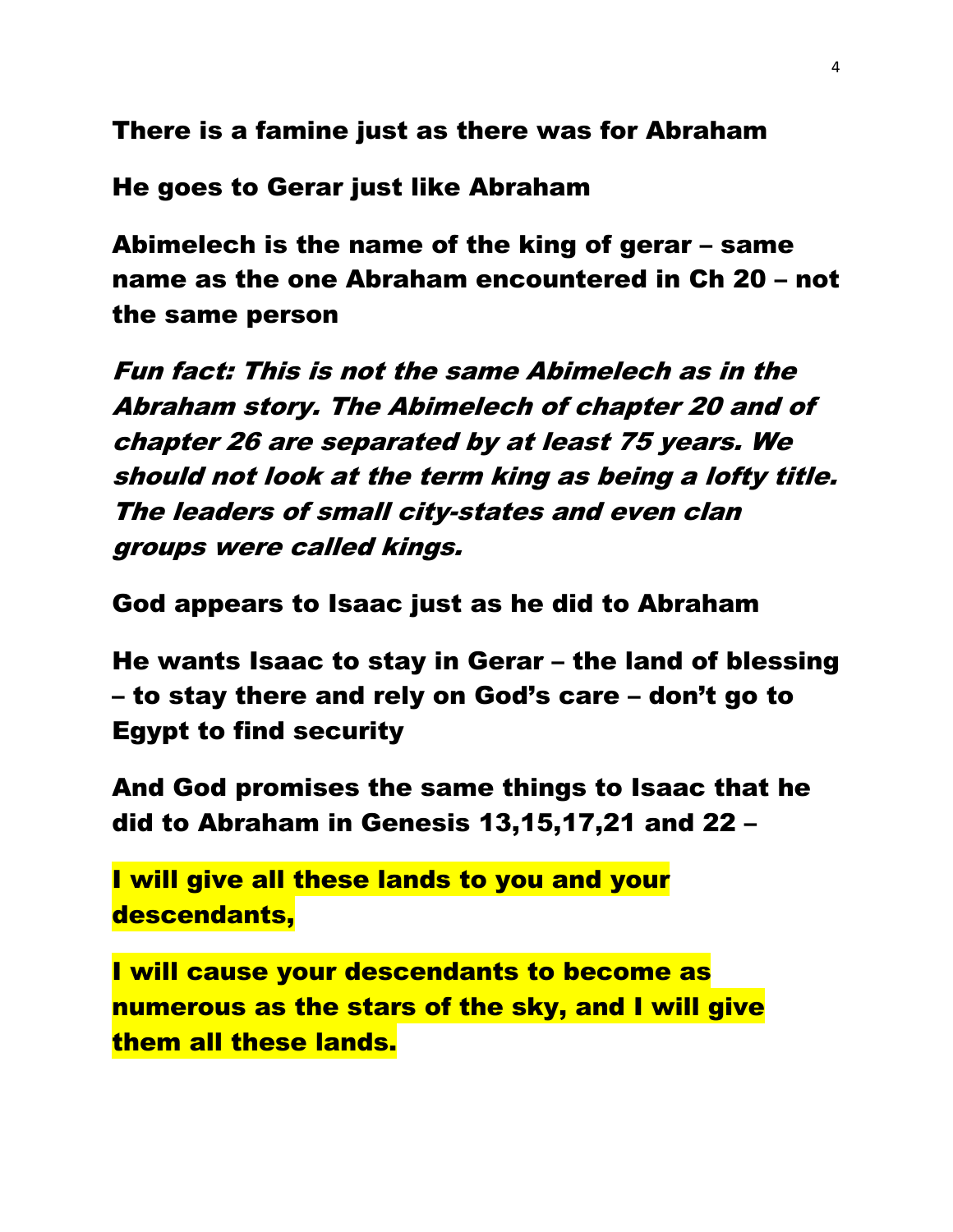And through your descendants all the nations of the earth will be blessed.

God is clear that he is doing this for Isaac because of the promise to his father.

<sup>5</sup> I will do this because Abraham listened to me and obeyed all my requirements, commands, decrees, and instructions.

God was faithful to Abraham – he will be faithful to Isaac, and he is declaring that directly to Isaac

But God says something else to Isaac – he says

I will be with you and bless you.

God was certainly with Abraham – and Isaac had seen this - but God never expressed it to Abraham the way he did to Isaac – he never expressed it in a promise to Abraham. he promises it directly to Isaac

I will be with you.

The Isaac Promise.

It is one that will be repeated but it starts off as the Isaac promise.

And this promise doesn't just mean that Isaac has a sense of God being there – in the bible God's being there makes a practical difference in the way things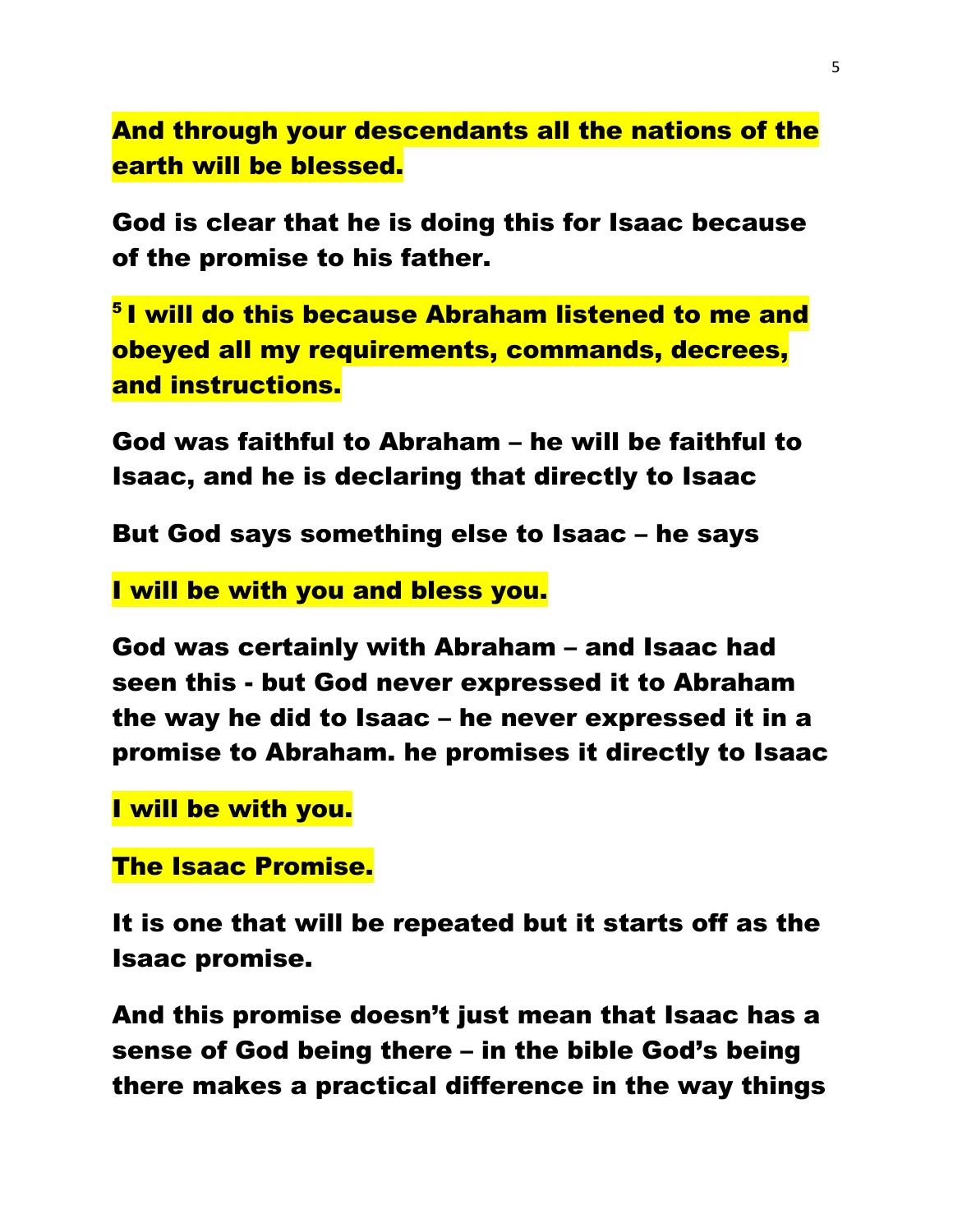work out – when external circumstances seem to be or are working against you – God's being with you will issue a blessing

God commits to blessing Isaac because of Abraham's commitment to God when he was prepared to sacrifice Isaac. God was also blessing Isaac in that moment – the blessing had been there since the beginning

God makes this beautiful promise to Isaac – I'll be with you – I am faithful – trust me – so what does Isaac do – let's look at verse 7

<sup>7</sup> When the men who lived there asked Isaac about his wife, Rebekah, he said, "She is my sister." He was afraid to say, "She is my wife." He thought, "They will kill me to get her, because she is so beautiful." <sup>8</sup> But sometime later, Abimelech, king of the Philistines, looked out his window and saw Isaac caressing Rebekah.

Why on earth would Isaac turn around and do this? It's exactly what his dad did in ch 20 but in this instance these men have not indicated any evil intentions toward Rebekah – in Abraham's case the ruler had taken Sarah into his control – here Isaac is fearful for no reason. And he uses his wife in his idiotic plan – he puts her in danger. And he carries this lie on for quite some time – verse 8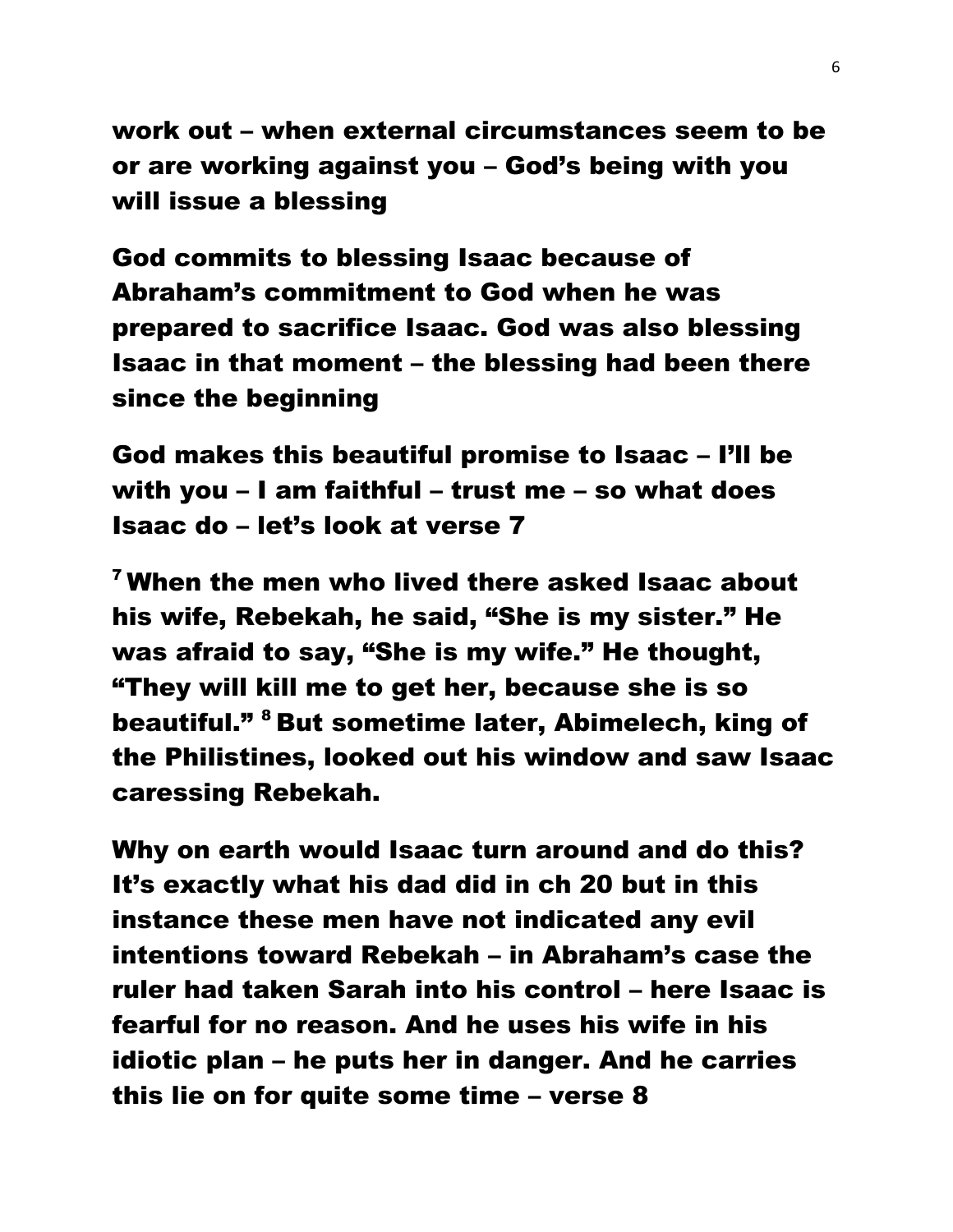### But sometime later

The fact they were there for quite awhile – means there was no danger to Rebekah - he mimics his father from ch 12 and 20 – but Sarah was taken – Rebekah was not – so this was deceitful and unnecessary – Abimelech discovers the truth by accident – where Sarah's discoveries were divine intervention – a plague and a dream – but this time Abimelech just stumbles upon it – Isaac is kind of dumb – why is he caressing her in public -

<sup>9</sup> Immediately, Abimelech called for Isaac and exclaimed, "She is obviously your wife! Why did you say, 'She is my sister'?"

"Because I was afraid someone would kill me to get her from me," Isaac replied.

<sup>10</sup> "How could you do this to us?" Abimelech exclaimed. "One of my people might easily have taken your wife and slept with her, and you would have made us guilty of great sin."

This could have been really bad – guilty here is actually translated into retribution – this could have resulted in death if someone had been with Rebekah-I think Abimelech is stunned

How could you do this to us?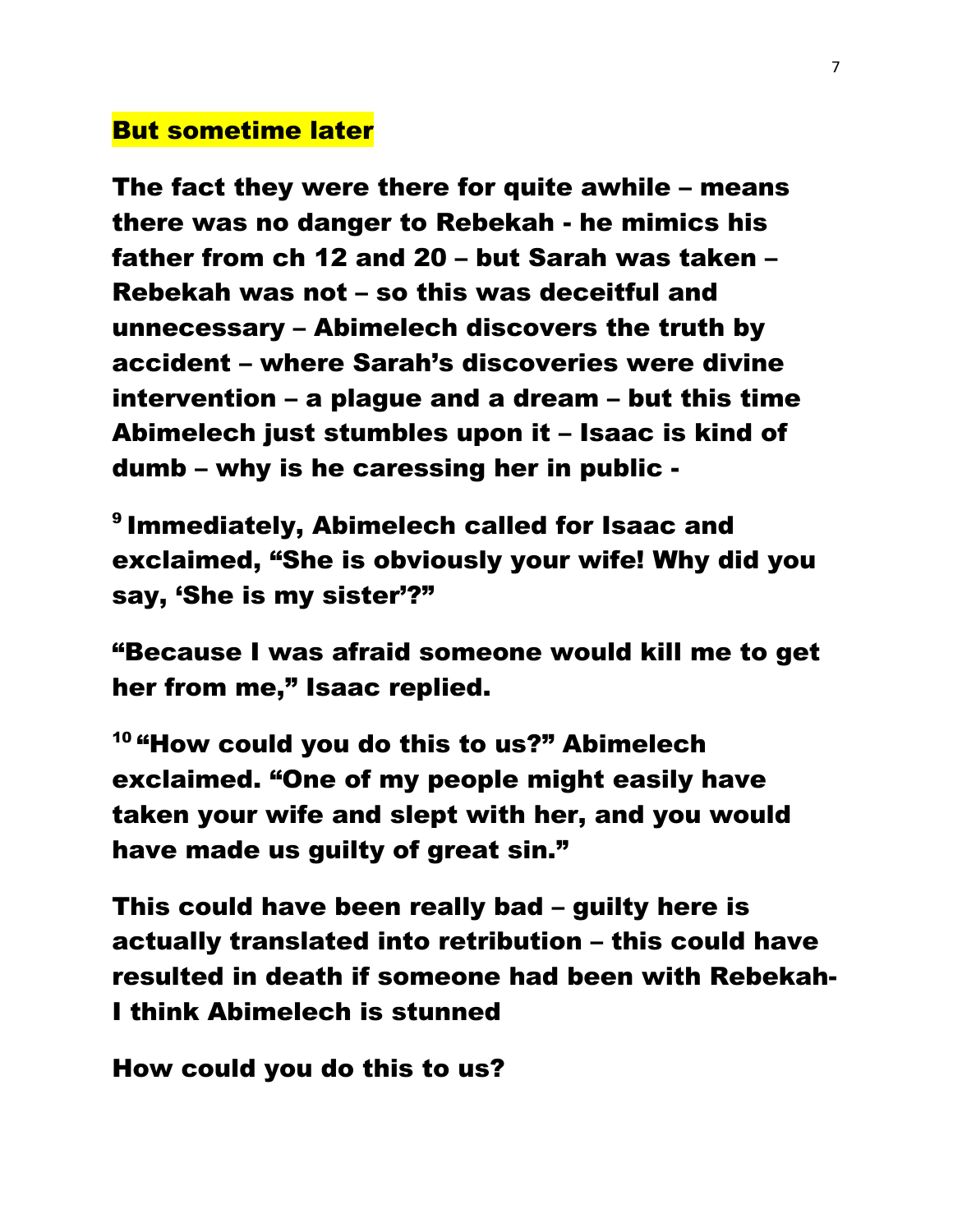We have taken you in and cared for you and you put our lives in danger because of fear for your own – somewhat unwarranted fear for your own - Isaac actually put their lives in danger with his deceit and he had no reason to distrust his wife – she had never been unfaithful – and he had been taken in by Abimelech and the philistines for quite awhile – so why was he scared they'd kill him – this shows such lack of trust in the people around him but more than that Isaac's lack of trust in God – even after God's promise to him verse 3

Live here as a foreigner in this land, and I will be with you and bless you.

He did not have faith that God was with him and would bless him – he took matters into his own and hands – took control – tried to manage his circumstances and in the process deceived and hurt people that were being kind to him – people that God had instructed him to stay with – he did not trust that God would keep him safe – how does Abimelech respond? Verse 11

<sup>11</sup> Then Abimelech issued a public proclamation: "Anyone who touches this man, or his wife will be put to death!"

How does Abimelech respond?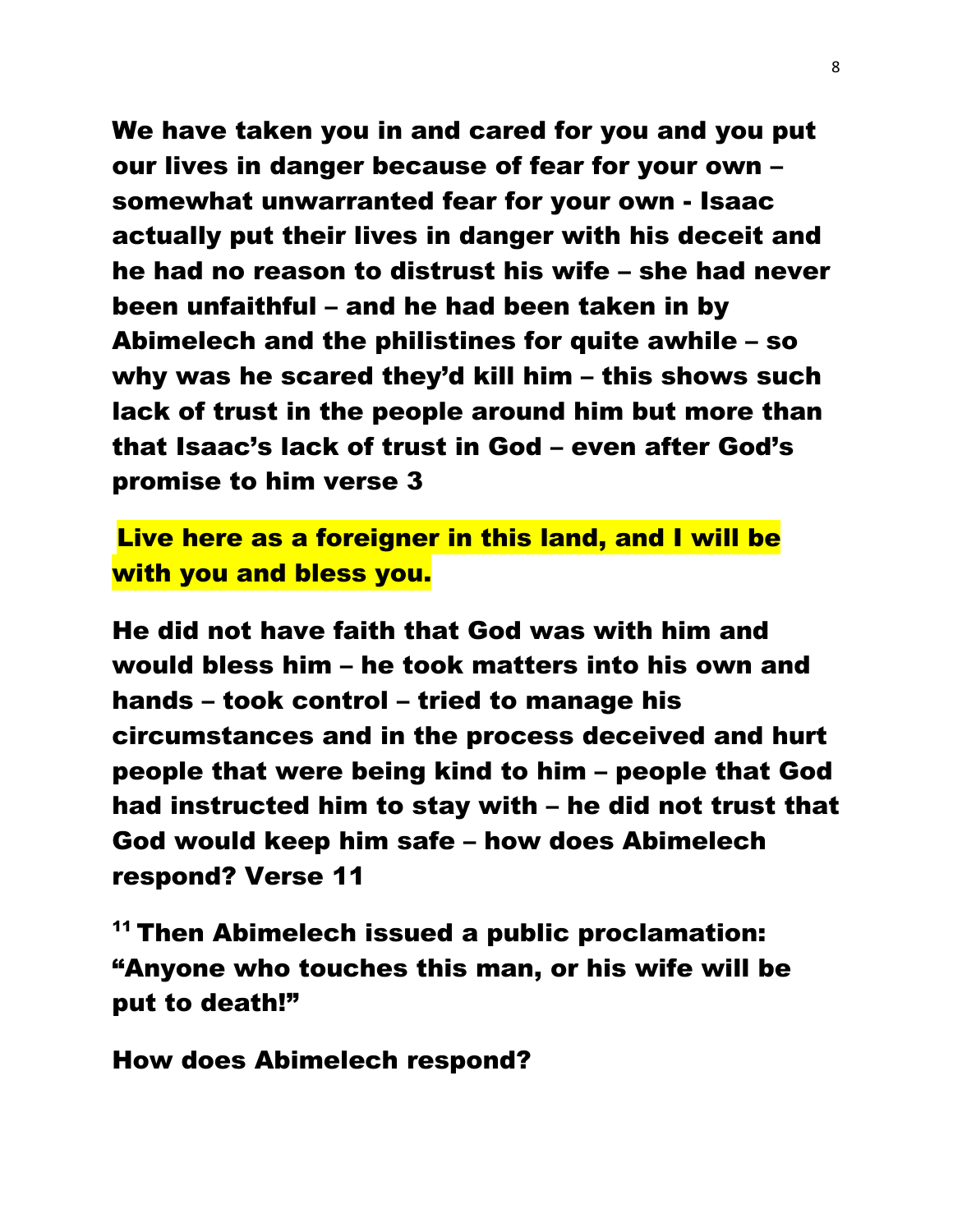## He protects them.

#### God protects them.

God is with them.

God is with Isaac and Rebekah. Just as He promised. Even when Isaac takes the situation into his own hands – uses deceit – takes control – God is still with him – he still blesses him. And God continues to pour out the blessings – verse 12

<sup>12</sup> When Isaac planted his crops that year, he harvested a hundred times more grain than he planted, for the LORD blessed him.  $13$  He became a very rich man, and his wealth continued to grow. <sup>14</sup> He acquired so many flocks of sheep and goats, herds of cattle, and servants that the Philistines became jealous of him.

God's blessing on Isaac again – he not only protected him thru Abimelech but then allows him to reap a bountiful crop – remember there is a famine just a few miles away in Canaan and Isaac is prospering – in one translation the word rich is translated to magnified

Rich = Magnified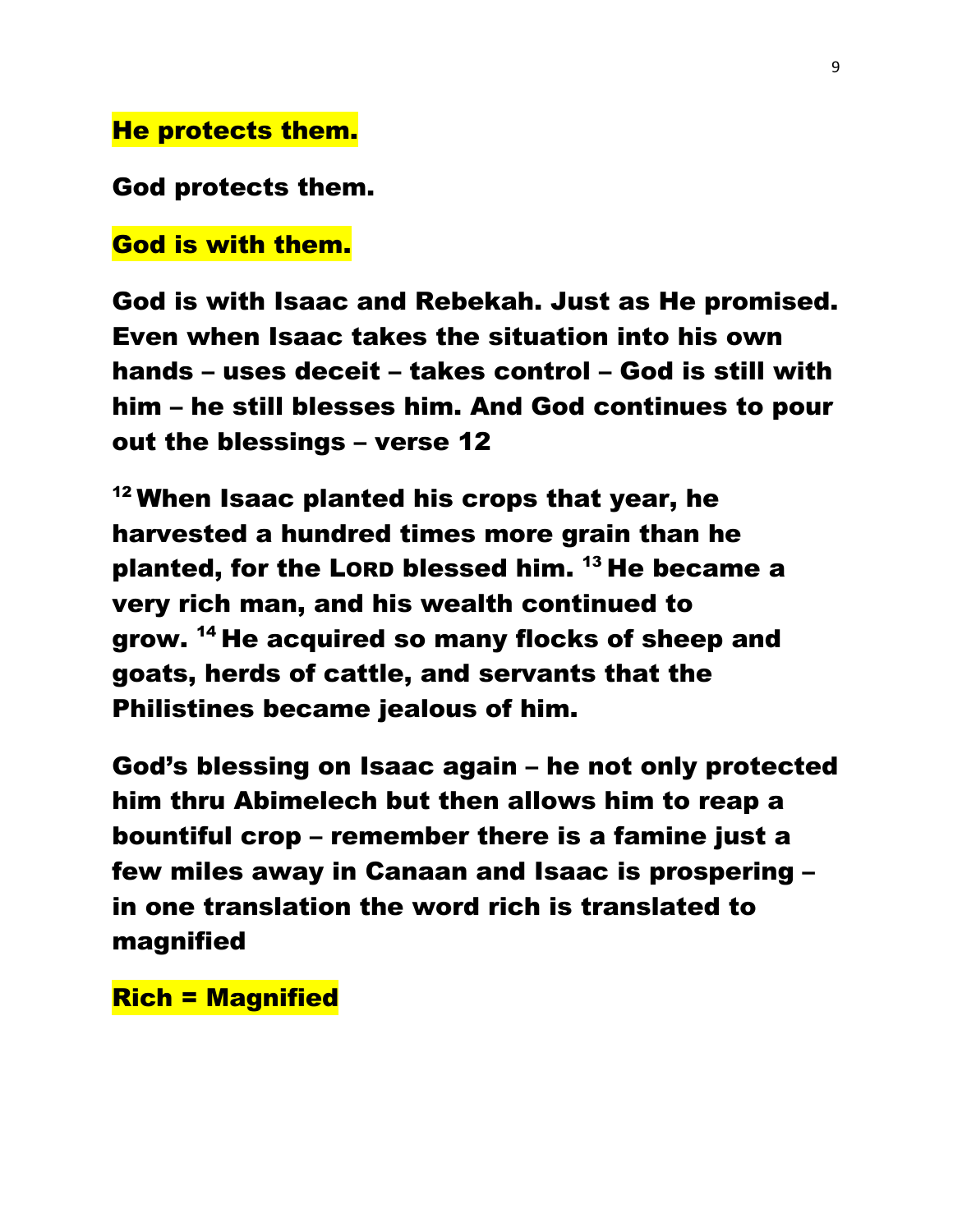Verse 13 - He became a magnified man – you can become rich on your own – but God's blessing is where you are magnified

and the Philistines - I'm sure they're mad at him – here he deceives us and now he's rich. What do the philistines do? Verse 15

<sup>15</sup> So the Philistines filled up all of Isaac's wells with dirt. These were the wells that had been dug by the servants of his father, Abraham.

This was a big deal – they didn't steal these wells – they filled them with dirt – this would have taken great effort and would have hurt everyone around them – water was life – but they filled in the wells – Abraham's wells – that were rightfully Isaac's – this is how angry the philistines were – they couldn't hurt him – Abimelech's orders – Abimelech knows what he has to do – verse 16

<sup>16</sup> Finally, Abimelech ordered Isaac to leave the country. "Go somewhere else," he said, "for you have become too powerful for us."

He orders Isaac out – kind of an order – go somewhere else – and then pleading – you are too powerful – so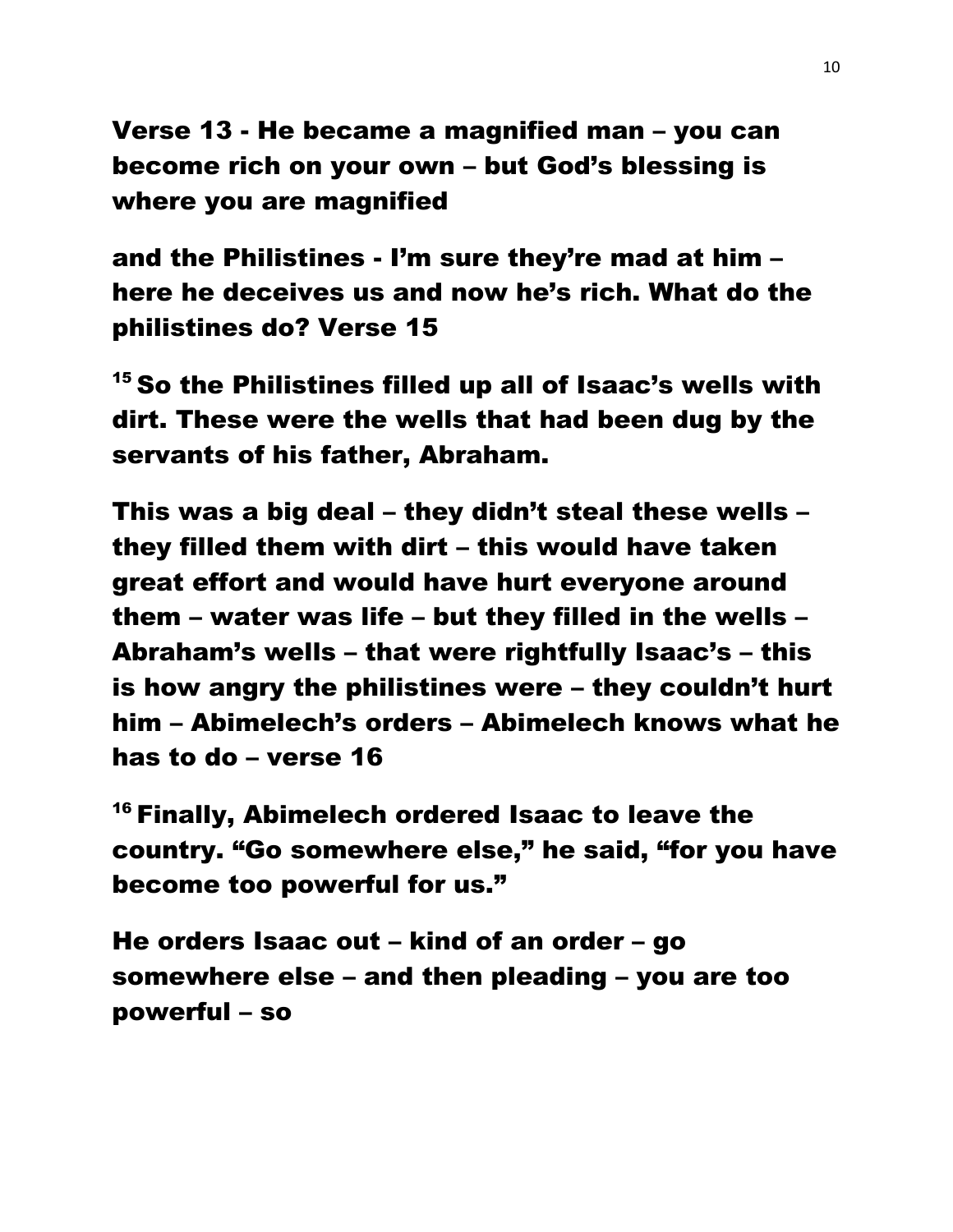Fun fact: It is Isaac's prosperity that makes Abimelech get rid of him not his lying and deception. When God blesses Isaac, he becomes annoying to Abimelech.

<sup>17</sup> So Isaac moved away to the Gerar Valley, where he set up their tents and settled down. <sup>18</sup> He reopened the wells his father had dug, which the Philistines had filled in after Abraham's death. Isaac also restored the names Abraham had given them.

Circumstances were not good for Isaac in this part of Gerar – no one likes him – and he is ordered to leave – so he goes to another part of Gerar – he is still an outsider in this land – but he goes about quietly redigging and reopening his father's wells – he doesn't get angry – he just gets to work

we might say that the wells of peace, of power, of grace, of wisdom, of transformation are all available for the believer today as they were for previous generations. The question is whether a present generation will have the faith, the work, and the commitment to dig the wells again. Verse 19

<sup>19</sup> Isaac's servants also dug in the Gerar Valley and discovered a well of fresh water. <sup>20</sup> But then the shepherds from Gerar came and claimed the spring. "This is our water," they said, and they argued over it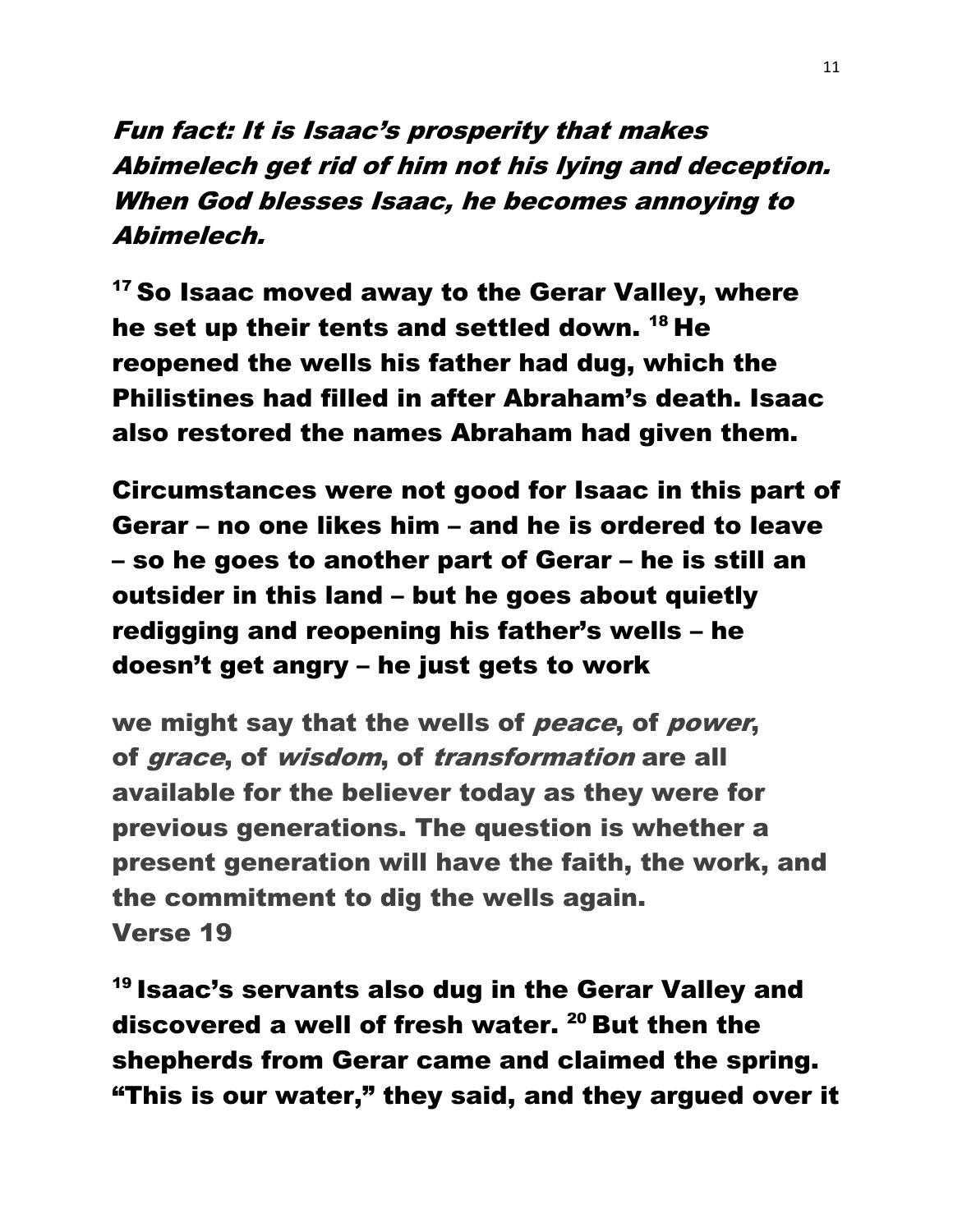with Isaac's herdsmen. So Isaac named the well Esek (which means "argument"). <sup>21</sup> Isaac's men then dug another well, but again there was a dispute over it. So Isaac named it Sitnah (which means "hostility"). <sup>22</sup> Abandoning that one, Isaac moved on and dug another well. This time there was no dispute over it, so Isaac named the place Rehoboth (which means "open space"), for he said, "At last the LORD has created enough space for us to prosper in this land."

In addition to opening up Abraham's wells – Isaac's servants open 3 new wells - Even here – Isaac runs into opposition – his servants are met with conflict when digging the wells

These wells produce fresh water – springs of water – running water – constant supply of water - these wells would have been sought after – Isaac names them

He called the name of the well Esek - contention The first well was named *contention*, because it made others jealous. It seems that though Isaac called these wells by the names Abraham had previously given (Genesis 26:18), he also named them in light of his present circumstances. He called its name Sitnah - opposition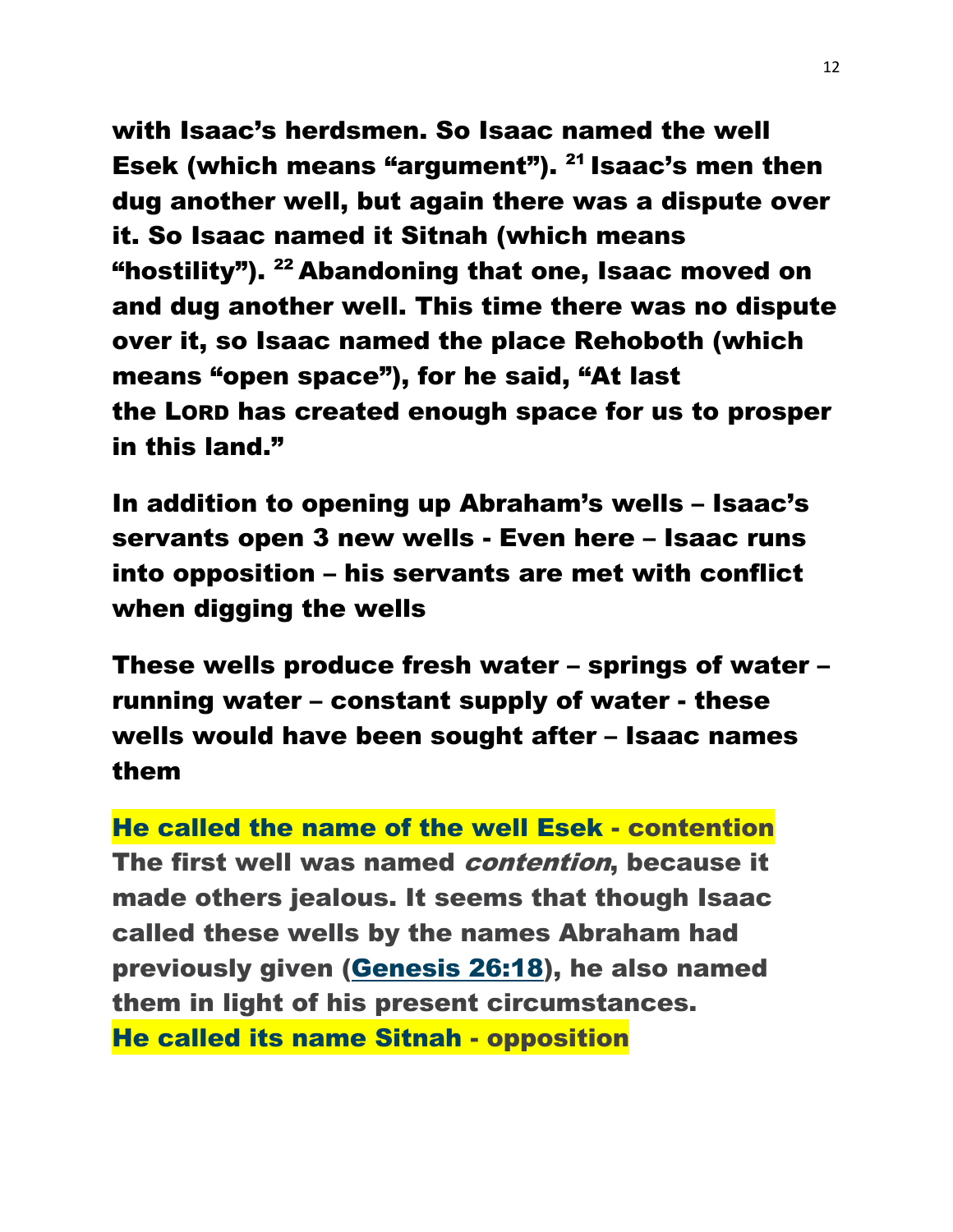The second well was named *opposition* for the same reason.

Again circumstances were not in Isaac's favor – he keeps trying but is met again and again with opposition – finally the third well

He called its name Rehoboth - roominess

The third well was named *roominess*, because it was far enough to not be a problem. Isaac saw this as a testimony to God's faithfulness and blessing (now the LORD has made room for us, and we shall be fruitful in the land).

Isaac saw these wells as they rightly were: the blessing of God. He saw them more as God's gracious blessing than the result of his hard work. Isaac moved around from place to place basically for 2 reasons:

To avoid conflict – with the Philistines and the herdsman wanting his wells

To obtain water – for survival

He moved around based on his circumstances Finally a well was dug that brought about no opposition. I would imagine that this was due somewhat to the distance Isaac had traveled from the Philistines. This well was named "Rehoboth," signifying the hope Isaac had that this was the place God had designated for him to stay.

Fun fact: The parallel between Isaac's life and that of his father is again evident in this account of the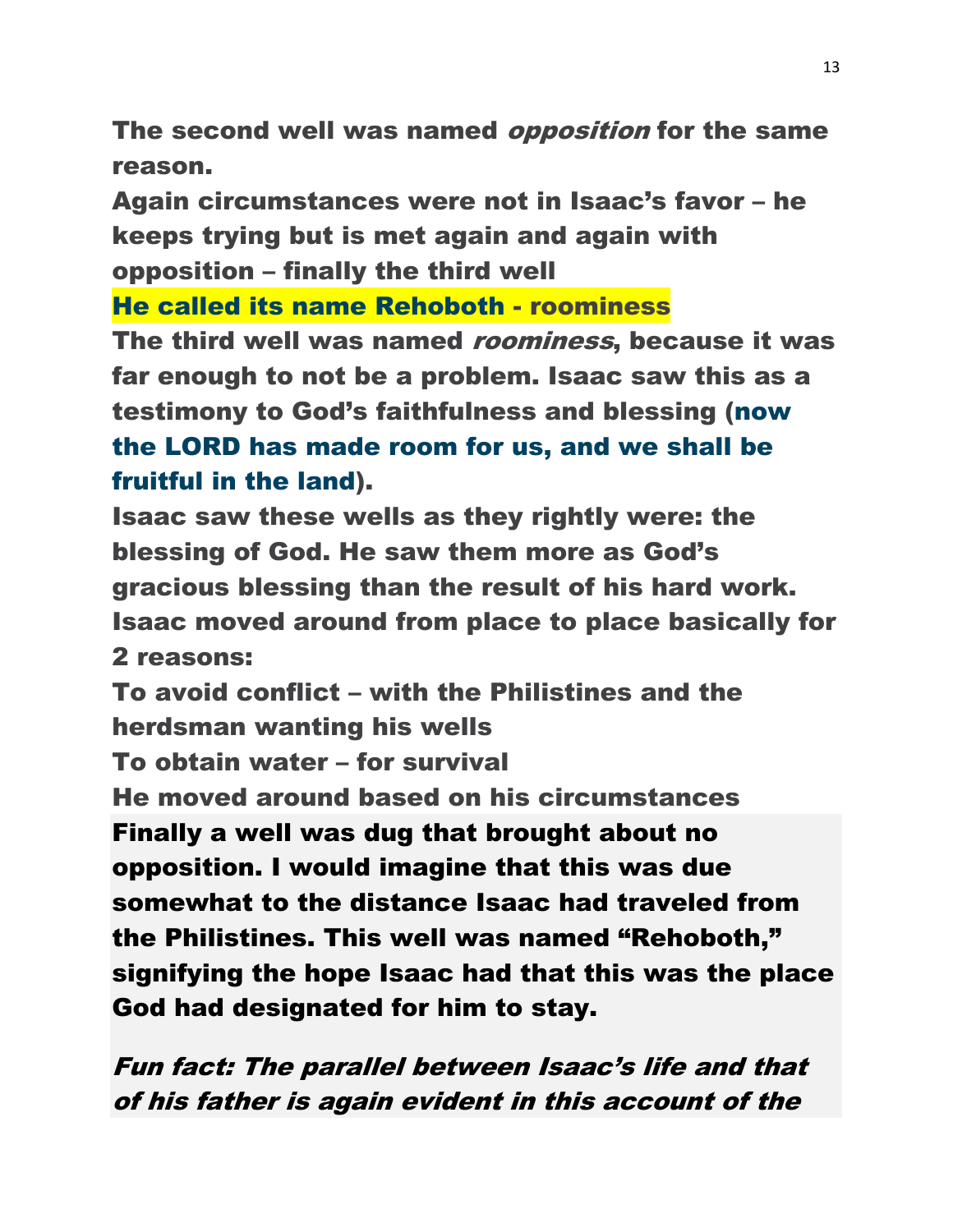disputes over the wells and Isaac's response. Due to their prosperity Abraham and Isaac needed much room for their flocks and a source of water. Prosperity brought contention between Lot's herdsmen and those of Abraham (Genesis 13:5) just as it did between Isaac's herdsmen and the herdsmen of Gerar. Isaac, like his father, chose to keep the peace by giving preference to the other party.

And finally, he has what he needs – in verse 22 – Isaac says:

"At last the LORD has created enough space for us to prosper in this land."

So why in the very next verse does he move to Beersheba?

 $23$  From there Isaac moved to Beersheba,  $24$  where the LORD appeared to him on the night of his arrival. "I am the God of your father, Abraham," he said. "Do not be afraid, for I am with you and will bless you. I will multiply your descendants, and they will become a great nation. I will do this because of my promise to Abraham, my servant."<sup>25</sup> Then Isaac built an altar there and worshiped the LORD. He set up his camp at that place, and his servants dug another well.

Something changes here. Prior to his move to Beersheba Isaac moved around to avoid conflict and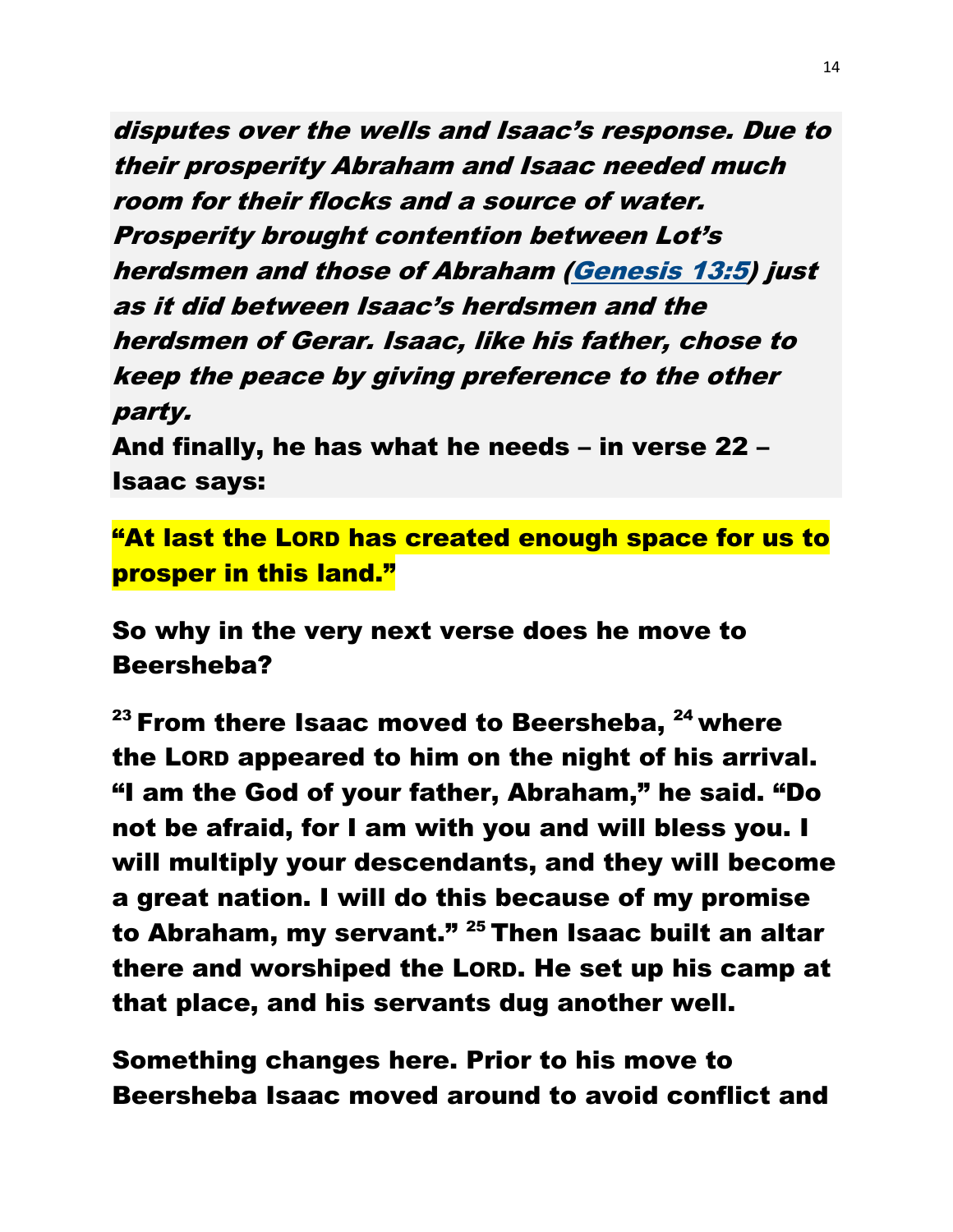to obtain water – but he goes to Beersheba for no explained reason – he had every reason to stay where he was – where there was enough space for him to prosper.

Something had changed in Isaac – in the way he was thinking.

Circumstances had previously shaped most of his decisions, but now something deeper and more noble seems to be giving direction in his life. Beersheba was the first place that Abraham had gone with Isaac after they came down from the "sacrifice" on Mount Moriah (Genesis 22:19). Isaac knew that God had promised to give him the land promised to his father Abraham (26:3-5). I believe he had finally come to see that through all the opposition over the wells he had dug, God had been guiding him back to the land of promise, back to those places where Abraham had walked in fellowship with God. Personally, I believe that Isaac went up to Beersheba because he sensed in his spirit that this was where God wanted him to be. If God had previously been "driving" or pushing Isaac through opposition, now Isaac was willing to be led. The decision was shown to be the right one, for God immediately spoke words of reassurance: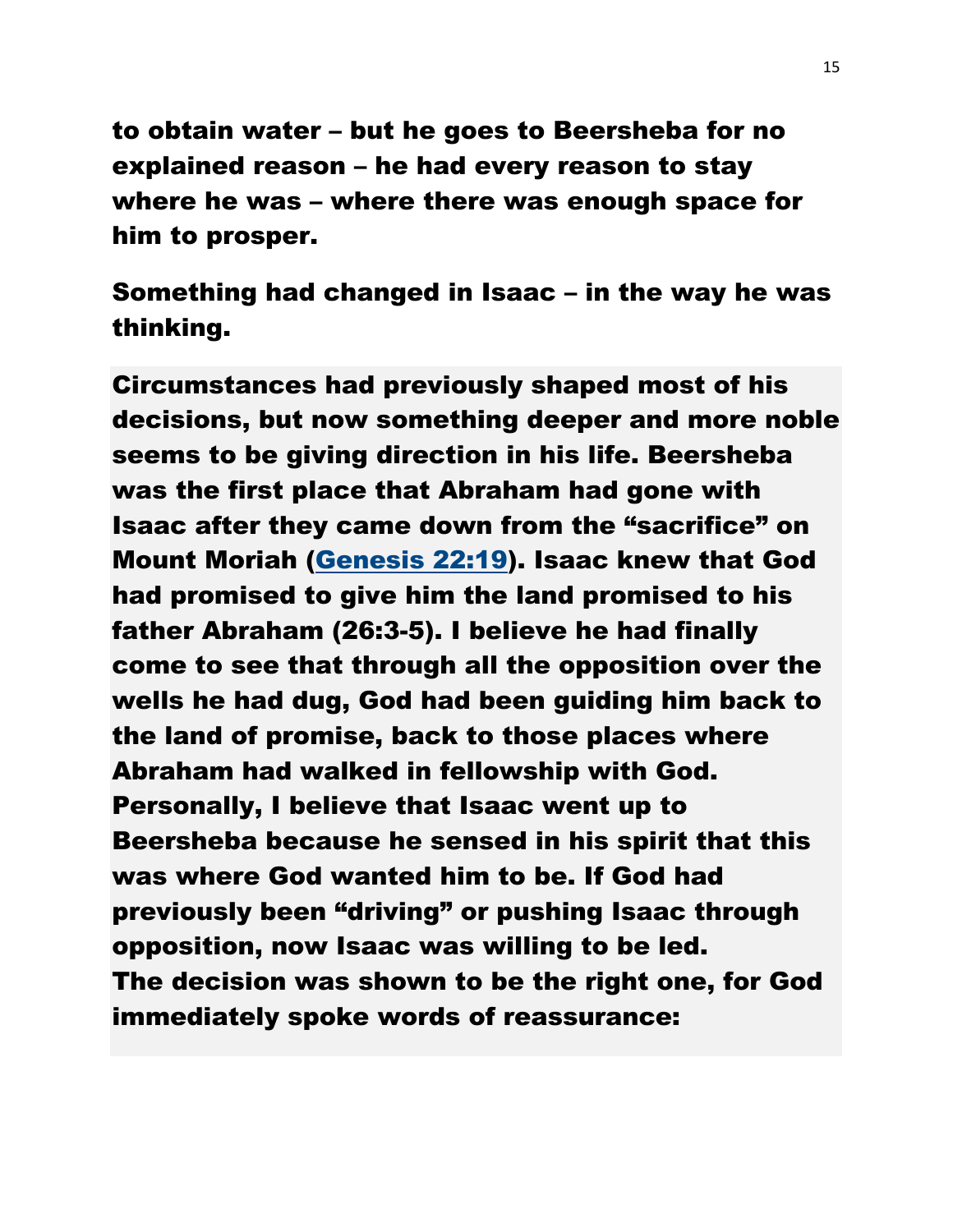And the LORD appeared to him the same night and said, "I am the God of your father Abraham; Do not fear, for I am with you. I will bless you, and multiply your descendants, For the sake of My servant Abraham" (Genesis 26:24).

That same night – God spoke to Isaac

# Do not fear.

He is speaking in the present and in the future Do not fear – fear not – why For I am with you. I have been with you – look at where I've brought you and I will continue to be with you, and I will I will bless you. I make the same promises to you Isaac as I did to your father – Abraham I make the same promises to you (state your name) as I did to Isaac and Abraham.

Notice then in verse 25 – what Isaac does - the order of things here:

Builds an altar

Calls upon the Lord

Pitches his tent

Digs wells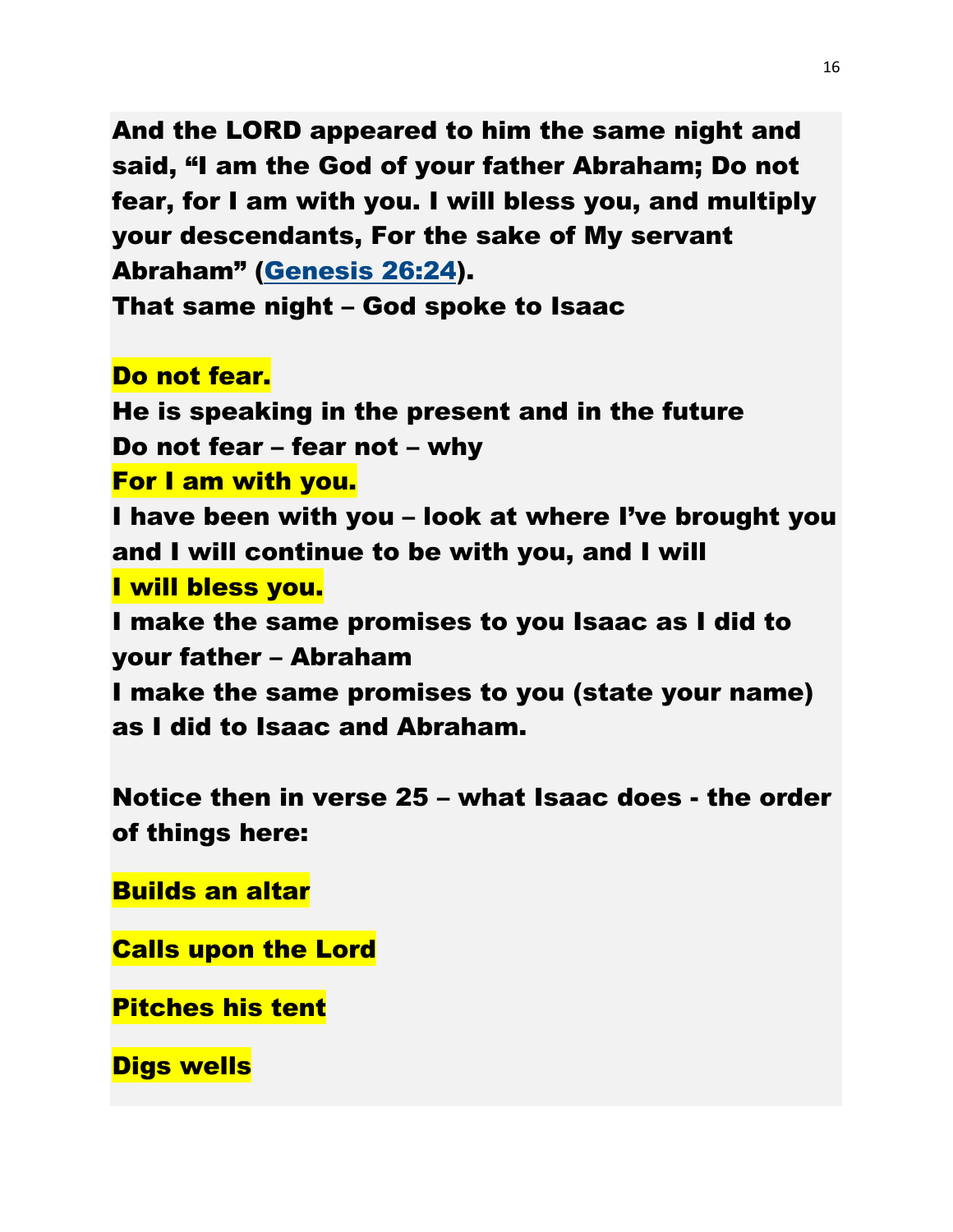Before this - Isaac stayed wherever he dug a well, found sufficient water, and was not opposed. But in this verse, it's the reverse. First Isaac builds an altar; then he worships, then he pitches his tent. Finally, he digs a well.

I believe this is a lesson in faith and guidance. The place for God's people is the place of God's presence. The place of intimacy, worship, and communion with God is the place to abide. Isaac built the altar first – the place of worship – of connection with God – most altars were built spontaneously – except for Jacob in ch 36 where God commands him All the rest seem to simply be a response to the action of God. Only once in chapter 22 during the binding of Isaac story is a sacrifice mentioned. These altars seem to be places of worship, of remembrance; places the Patriarch's called on the name of the Lord – a phrase which speaks far more of communication with God and worship than sacrifice. - There we should dwell, and there we may be assured of God's provision for our needs.

#### Have you built your altar?

The best place to be - the only place to live is in God's presence - a place of intimacy worship and communion with Him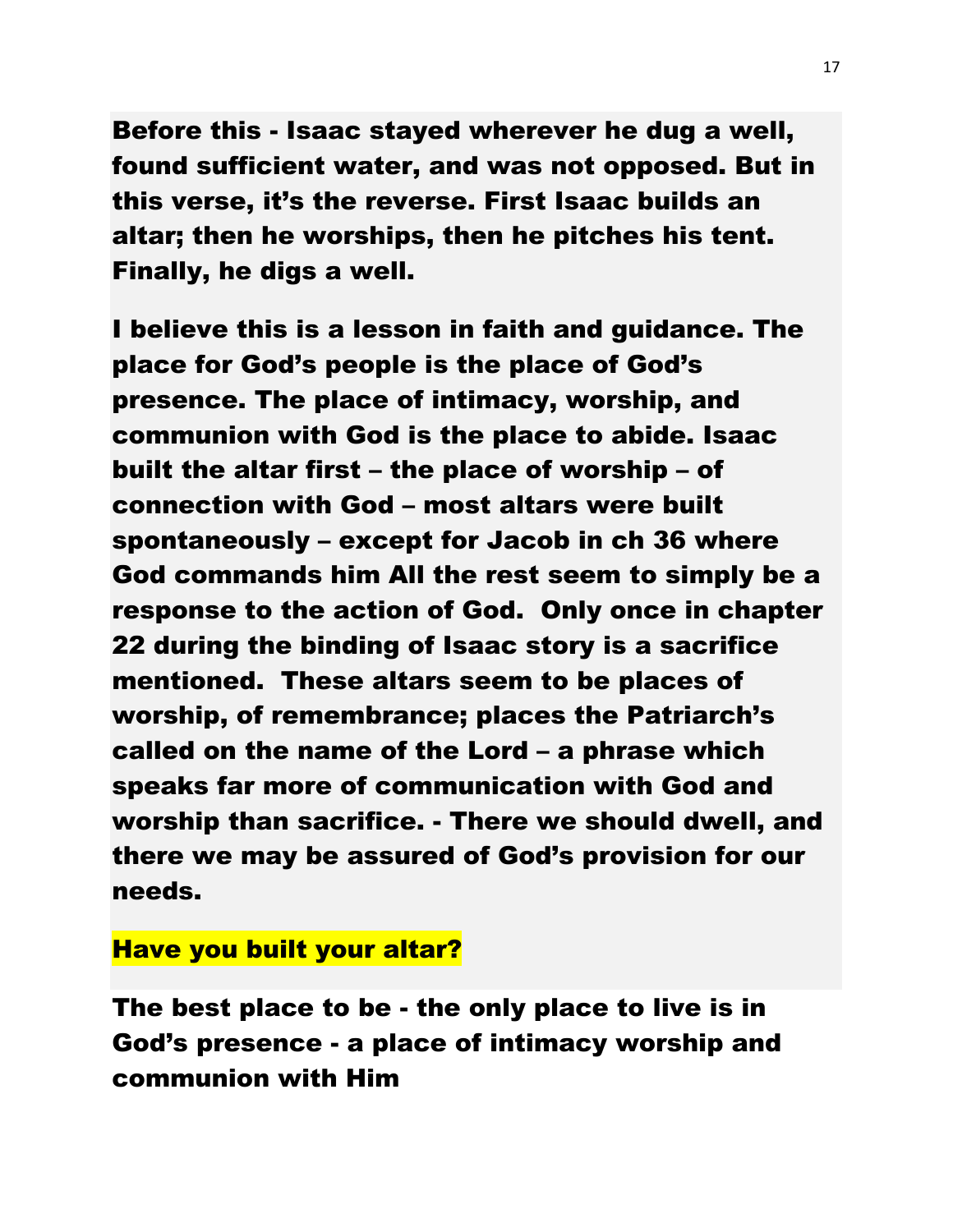We can try to take control - we can pursue the things we "think" will give us life but when we finally give up - rest in Him - abide in Him - there we will find true life and full provision

The LORD will guide you continually, giving you water when you are dry and restoring your strength. You will be like a well-watered garden, like an ever-flowing spring. Isaiah 58:11

Like living water – springing up from a well Jesus says this

Seek the Kingdom of God<sup>[a]</sup> above all else, and live righteously, and he will give you everything you need. Matthew 6:33

On that walk with Liza –stop – right where you are - God said changing your circumstances will not make you happy – will not bring you the joy you seek – taking control will not make it all better – God said: I am with you right here and right now. I was with you back there at that well And I was with you at that well over there – even after they filled it with dirt And I was with you even when you lied and deceived others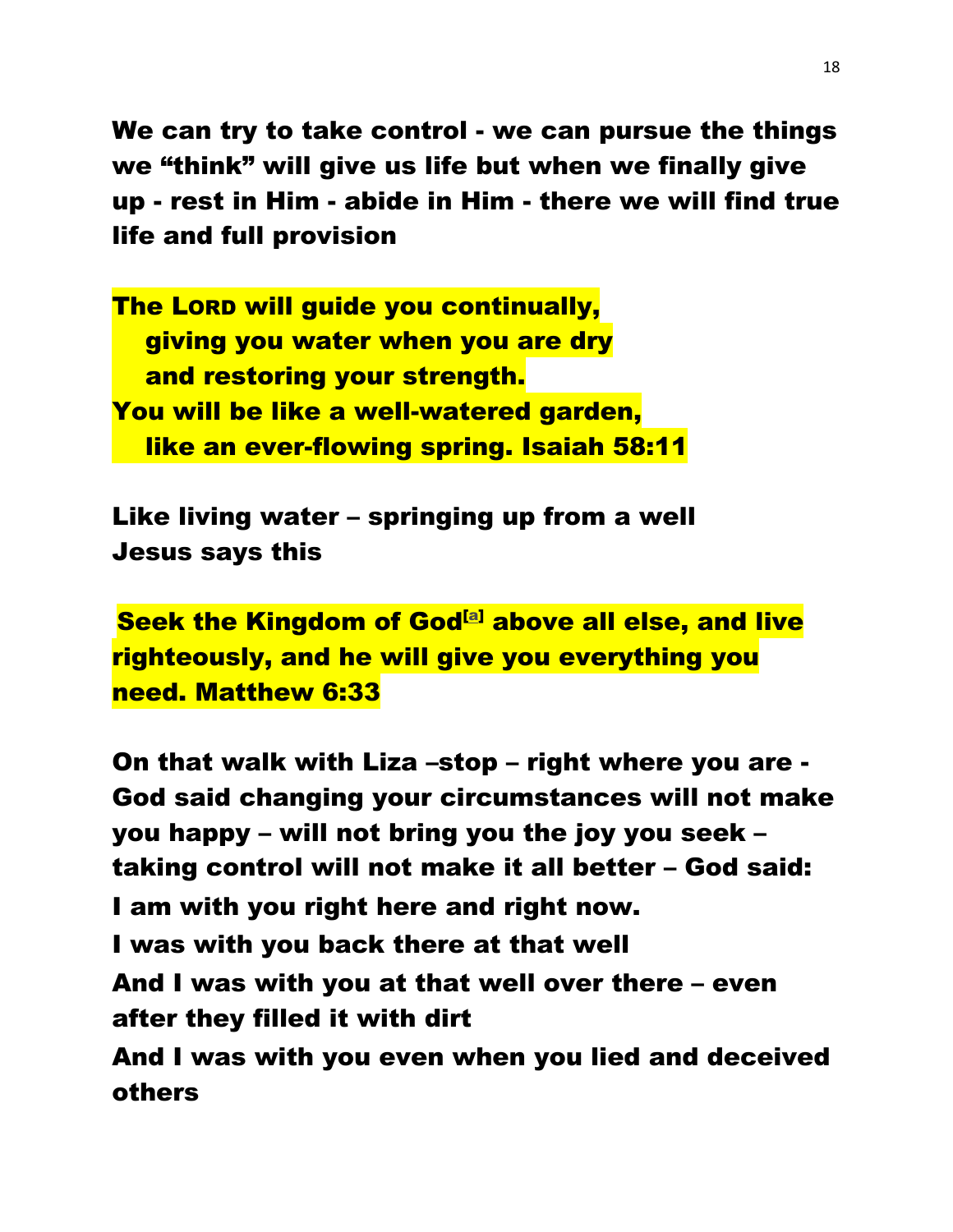I have been with you, and I am still with you And I have been faithful And that will never change

I will satisfy you I will bring you joy and hope and joy and contentment and purpose I will make your life full and rich and blessed Do you trust that – do you believe that

#### Build your altar.

Right here – right now Abide in me - adhere to me - live in my presence Live in the midst of me

"Yes, I am the vine; you are the branches. Those who remain in me, and I in them, will produce much fruit. For apart from me you can do nothing. John 15:5

There is nothing out there for you There is nothing for you outside of me You can look and search and try to take control and change your circumstances, but you will never find what you're looking for - it will always be me - I'm right here - ready for relationship - I will show you where to go - what to do - how to be I will lead you and guide you and direct you I am faithful I am good